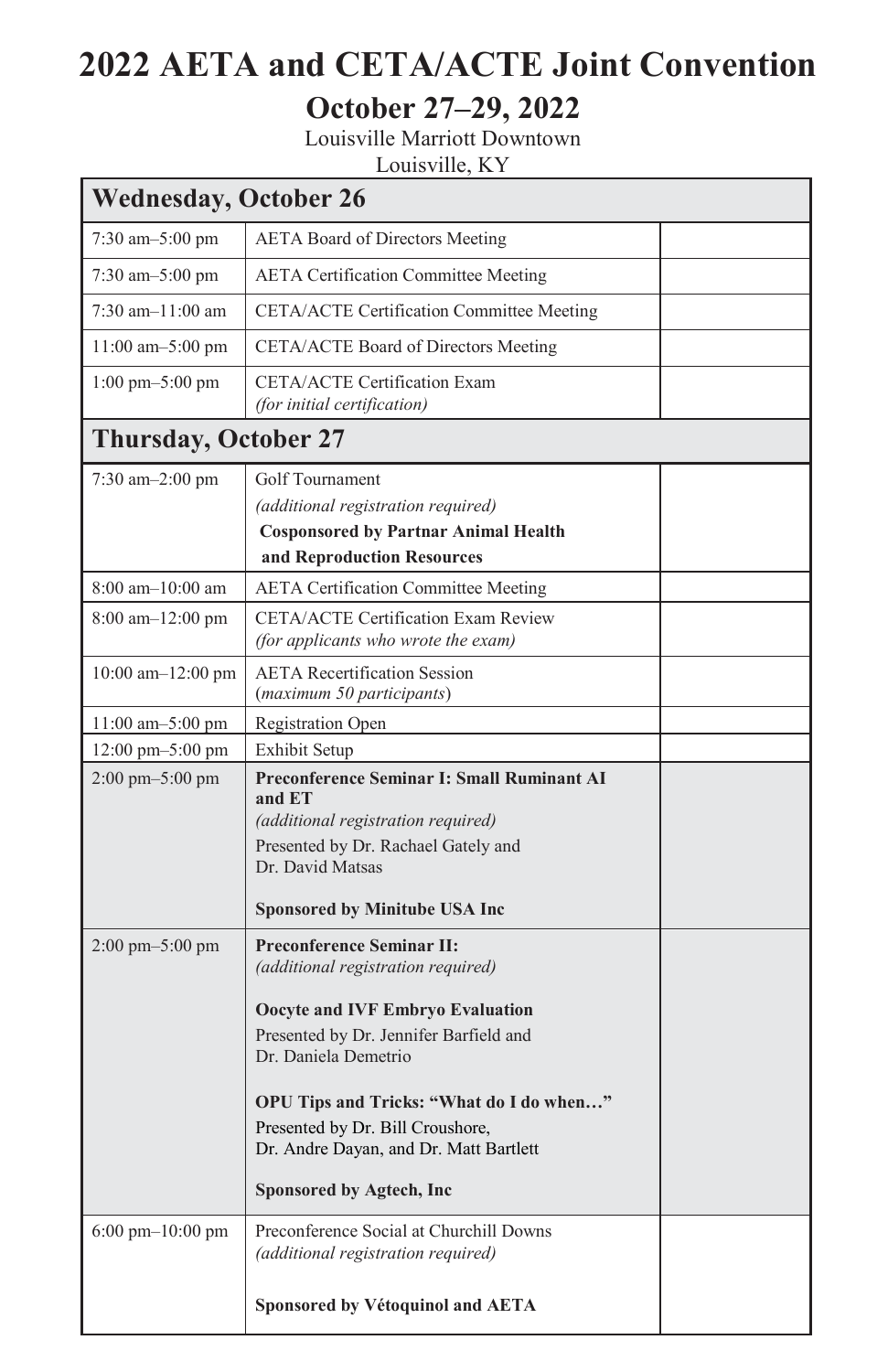| <b>Friday October 28</b>          |                                                                                                                                                                                                                                                                                   |  |  |  |
|-----------------------------------|-----------------------------------------------------------------------------------------------------------------------------------------------------------------------------------------------------------------------------------------------------------------------------------|--|--|--|
| $6:45$ am $-5:00$ pm              | Registration Open                                                                                                                                                                                                                                                                 |  |  |  |
| $6:45$ am $-5:00$ pm              | Exhibits Open                                                                                                                                                                                                                                                                     |  |  |  |
| $6:45$ am $-7:45$ am              | Christian Family Breakfast<br>(additional registration required)<br>Presented by Dr. Glenn Crumpler                                                                                                                                                                               |  |  |  |
| $6:45$ am $-7:45$ am              | <b>Breakfast</b><br><b>Sponsored by PETS</b>                                                                                                                                                                                                                                      |  |  |  |
| $7:45$ am $-8:00$ am              | Welcome and Exhibitor/Sponsor Recognition<br><b>Friday Audio/Visual Sponsored by Boviteq</b>                                                                                                                                                                                      |  |  |  |
| $8:00$ am $-8:30$ am              | <b>Session 1: Recombinant FSH</b><br>Presented by Dr. Scott Jaques                                                                                                                                                                                                                |  |  |  |
| $8:30$ am $-9:20$ am              | <b>Session 2: Slaughterhouse Beef Embryo Production</b><br>Presented by Alex Blonski and Dr. Brady Hicks                                                                                                                                                                          |  |  |  |
| $8:45$ am $-3:00$ pm              | <b>Companion Tour: Kentucky Horse Farm Tour</b><br><i>(additional registration required)</i>                                                                                                                                                                                      |  |  |  |
| $9:20$ am $-9:50$ am              | Session 3: Beef Embryos on Dairy – ET and<br><b>Pregnancy Outcomes</b><br>Presented by Dr. Clint Walhof                                                                                                                                                                           |  |  |  |
| $9:50$ am $-10:15$ am             | <b>Break and Poster Session</b><br><b>Sponsored by PETS</b>                                                                                                                                                                                                                       |  |  |  |
| $10:15$ am $-11:45$ am            | <b>AETA Certification Session</b><br>Presentations by members of the AETA Certification<br>Committee, Dr. Keith Poulsen, and Dr. Ashley<br>Swenson                                                                                                                                |  |  |  |
| $10:15$ am $-11:45$ am            | <b>CETA/ACTE Session</b>                                                                                                                                                                                                                                                          |  |  |  |
| $10:15$ am-11:45 am               | <b>Student/Technician Session</b><br>Presented by Dr. Tyler Dohlman and<br>Marianna Jahnke                                                                                                                                                                                        |  |  |  |
| 11:45 am-12:45 pm                 | <b>Student/Mentor Lunch</b><br>All students attending the convention are welcome to<br>attend the student/mentor lunch.<br>Attendees will get food from the main lunch area and<br>then gather in the meeting room to eat (beverages and<br>cutlery will be in the meeting room). |  |  |  |
| 11:45 am-12:45 pm                 | Lunch<br><b>Sponsored by PETS</b>                                                                                                                                                                                                                                                 |  |  |  |
| 11:45 am-12:45 pm                 | <b>AETA-CETA/ACTE Joint Annual</b><br>Convention Meeting                                                                                                                                                                                                                          |  |  |  |
| 12:45 am-1:45 pm                  | Session 4: Sex-Sorted Semen Use in AI, ET, and IVF<br>Presented by Dr. Pablo Juan Ross                                                                                                                                                                                            |  |  |  |
| 1:45 pm $-2:40$ pm                | <b>Session 5: Shipping and Insuring Embryos</b><br>Presented by John Stoesser                                                                                                                                                                                                     |  |  |  |
| $2:40 \text{ pm}-3:10 \text{ pm}$ | <b>Break and Poster Session</b><br><b>Sponsorship Opportunity!</b>                                                                                                                                                                                                                |  |  |  |